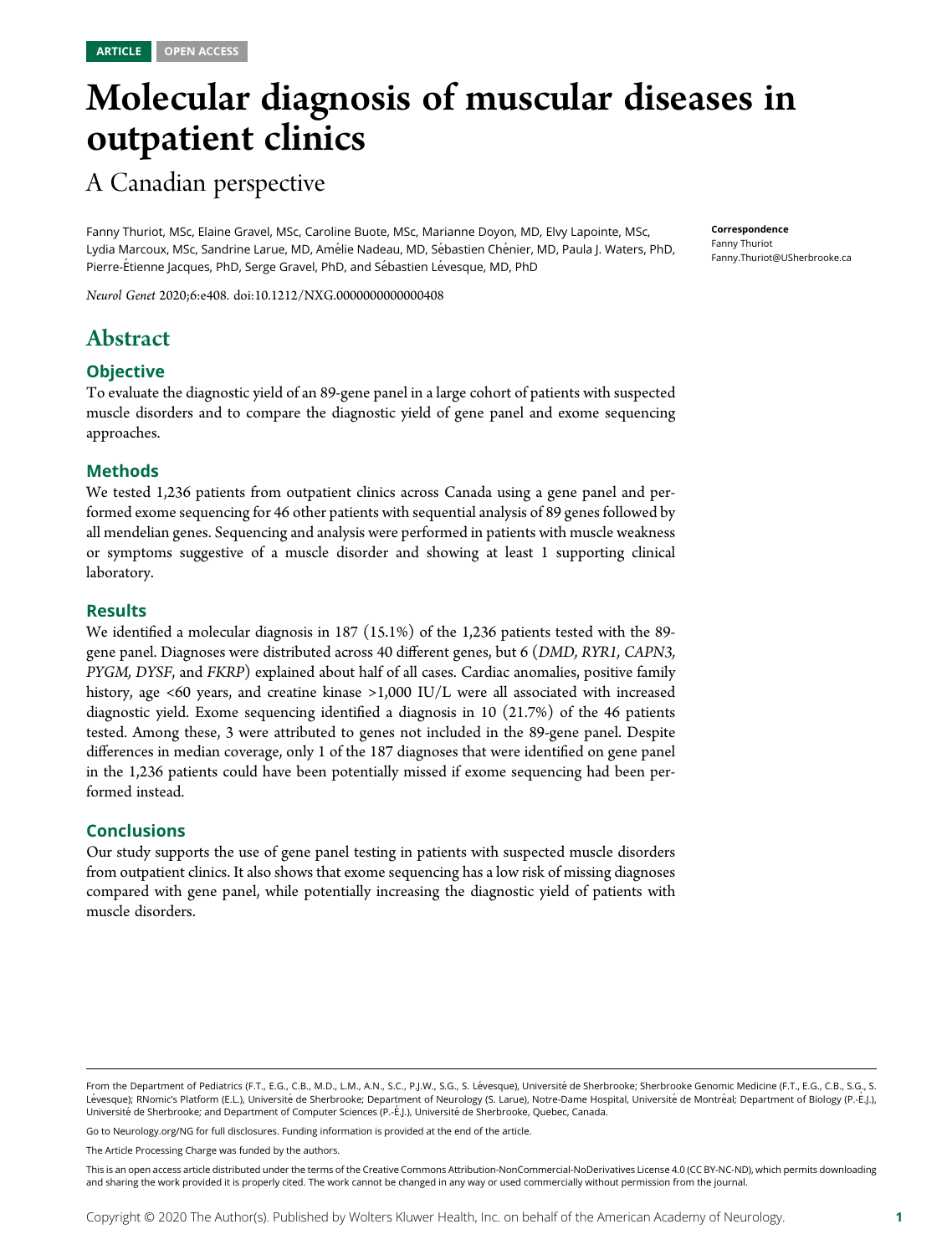# **Glossary**

 $CK$  = creatine kinase;  $LGMD$  = limb-girdle muscular dystrophy;  $VUS$  = variants of uncertain significance.

Inherited muscle disorders form a heterogeneous group characterized by different patterns of muscle weakness. Some have a unique phenotype allowing a diagnostic with singlegene testing. Others, like the limb-girdle weakness pattern, do not have a specific gestalt and are associated with numerous genes. Muscle biopsy has long been considered the gold standard test but is not without limitations. Indeed, it is particularly invasive, and specific antibodies are not available for all proteins encoded by causal genes.<sup>1</sup> Therefore, genetic testing is increasingly used and can be obtained in a noninvasive manner. Across different countries such as Canada, the United States, China, Korea, Germany, the United Kingdom, Egypt, Poland, Australia, and Japan, gene panel sequencing has a yield varying from  $16\%$  to  $65\%^{2-7}$ depending on subgroups of patients' selection, whereas exome sequencing has a yield in between 13% and  $69\%^{8-15}$  in different settings. Its superiority over gene panel, in diagnosing common etiologies, remains to be quantified.

Reaching a molecular diagnosis is becoming increasingly important for patients management, including participation in clinical trials and treatment eligibility, such as enzyme replacement in Pompe disease.<sup>16</sup>

Here, we report on the diagnostic yield of an 89-gene panel in a large cohort of Canadian patients with suspected muscle disorders from outpatient clinics, and we compare the diagnostic yield of gene panel and exome sequencing approaches in a single-center cohort.

# **Methods**

#### Recruitment of patients

We analyzed DNA samples of 1,236 patients (201 children and 1,035 adults; 574 females and 662 males) seen by 187 physicians in outpatient clinics (general neurology, specialized neuromuscular, genetics, physiatry, and general practice) at 61 locations across Canada (figure e-1, [links.lww.com/](http://links.lww.com/NXG/A233) [NXG/A233](http://links.lww.com/NXG/A233)). DNA samples were extracted from blood samples. The clinical gene panel test was performed in the laboratory of Sherbrooke Genomic Medicine (a not-for-profit organization), and the cost of the test was covered by a special program with financial support from Sanofi Genzyme. To be eligible, patients were required to show any type of muscle weakness or symptoms suggestive of muscle involvement (i.e., myalgia, rhabdomyolysis, exercise intolerance, and unexplained respiratory insufficiency), at least 1 abnormal laboratory finding suggestive of muscle involvement (plasma creatine kinase [CK], EMG, muscle biopsy, or MRI), and no reported diagnosis. Demographics and clinical information were obtained from the laboratory requisition, which included

specific sections for muscle phenotype, respiratory symptoms, cardiac anomalies, and clinical laboratory results. Age at onset and previous genetic testing were not systematically mentioned. Furthermore, complete muscle biopsy reports were not available to us. Respiratory and cardiac phenotypes were described in 83.4% and 71.0% of patients, respectively. Cardiac anomalies included hypertrophic or dilated cardiomyopathies and arrhythmias for 82.2% of patients and were unspecified for the remaining. CK, EMG, muscle biopsy, and MRI results were available for 89.5%, 81.6%, 32.7%, and 11.7% of patients, respectively. In addition, 46 patients were recruited using the above-mentioned criteria from neuromuscular and genetics outpatient clinics at Centre Hospitalier Universitaire de Sherbrooke. There was no overlap with the 1,236 patients above. Fifty-four percent had single gene or panel testing prior performing exome sequencing. DNA was than analyzed by exome sequencing on a research basis, following genetic counseling. Because patients come from outpatient clinics, follow-up was made by treating physicians.

#### Standard protocol approvals, registrations, and patient consents

The study was approved by the institutional ethics review board at Université de Sherbrooke (project ##MP-31-2013-533, 12-208). All participants (or their legal guardians) who underwent exome sequencing provided participants' written consent.

#### Gene panel sequencing

We designed a panel of 89 genes targeting diverse patterns of muscle weakness that could be encountered in outpatient clinics and covering the following groups of disorders: limbgirdle muscular dystrophies (LGMDs), congenital muscular dystrophies, congenital myasthenic syndromes, nemaline myopathy, myofibrillar myopathy, centronuclear myopathy, collagen VI–related myopathies, inclusion myopathies, metabolic myopathies, rigid spine syndromes, and scapuloperoneal syndromes. The list of the 89 genes is provided in table e-1 [\(links.lww.com/NXG/A234](http://links.lww.com/NXG/A234)) and supplementary file e-1 [\(links.lww.com/NXG/A240](http://links.lww.com/NXG/A240)). For each patient, DNA libraries were prepared following a standard protocol (Kapa Biosystems, Roche, MA), followed by target enrichment (Seq Cap EZ-Custom) and sequenced on a MiSeq (Illumina, San Diego, CA) or a NextSeq (Illumina) with a 150-bp paired-end protocol. A total of 383 and 853 patients were sequenced on MiSeq and NextSeq, respectively.

#### Exome sequencing

Exome sequencing was performed as previously described.<sup>8</sup> Briefly, it was performed at the McGill University and Génome Québec Innovation Centre (Montreal, Canada) or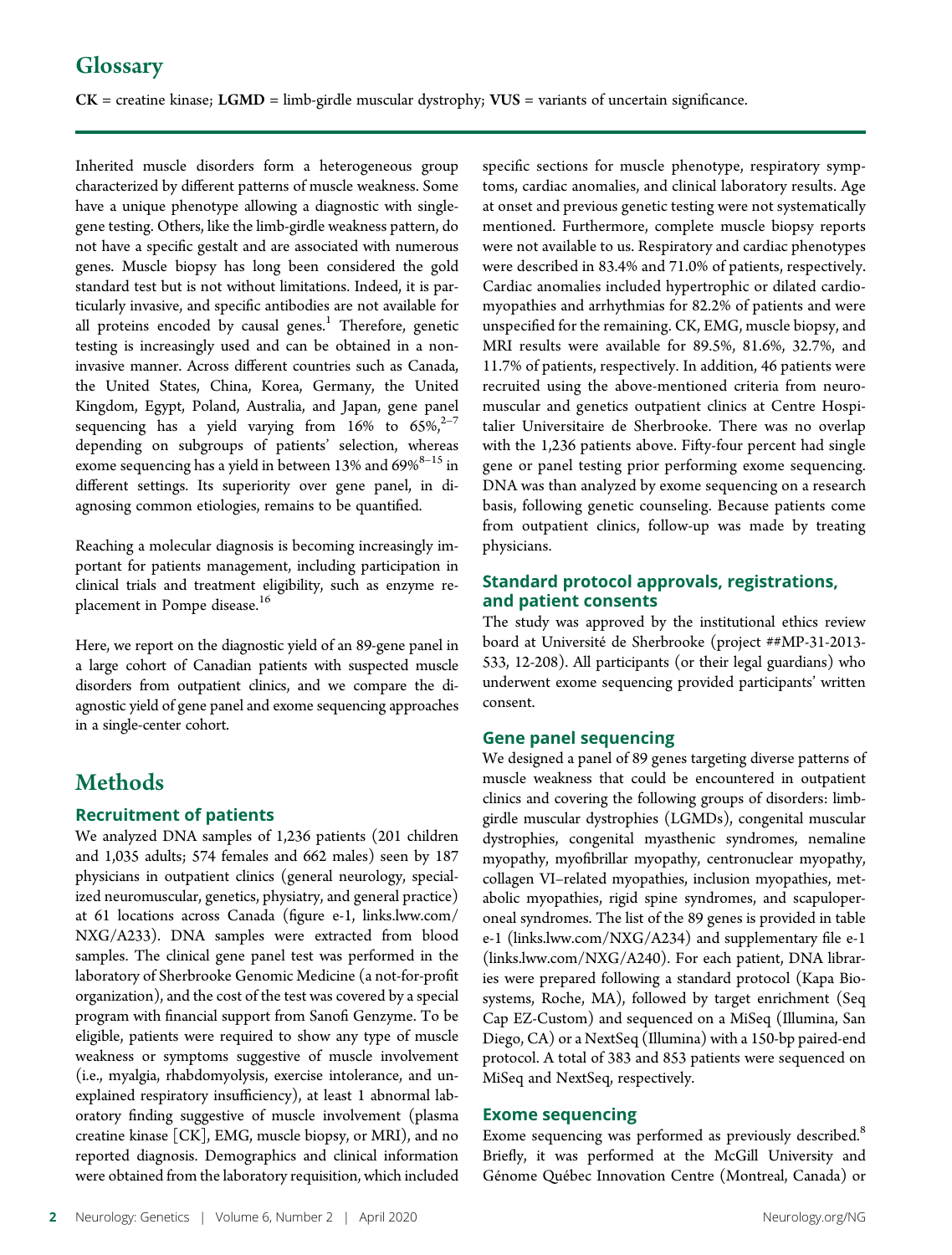Fulgent (Temple City, CA). DNA libraries were prepared for each patient (TruSeq; Illumina), followed by target enrichment (Agilent SureSelect All Exon kit v4 or v5 or Illumina Truseq Exome) and sequenced on a HiSeq 2000 (Illumina) with a 100-bp paired-end protocol or HiSeq 4000 (Illumina) with a 150-bp paired-end protocol.

#### Bioinformatics and statistical analysis

We analyzed the sequencing data using a Linux-based bioinformatics pipeline based on the one developed by the McGill University and Génome Québec Innovation Centre [\(bitbucket.](https://bitbucket.org/mugqic/mugqic_pipelines) [org/mugqic/mugqic\\_pipelines](https://bitbucket.org/mugqic/mugqic_pipelines)) as previously described.<sup>6</sup> Briefly,  $(1)$  raw reads were trimmed using Trimmomatic<sup>17</sup> (version 0.32); (2) sequence alignment was performed with Burrows-Wheeler Aligner<sup>18</sup> (version 0.7.10); (3) genetic variants (single nucleotide polymorphisms and indels) were called with the HaplotypeCaller using the Genome Analysis Toolkit<sup>19</sup> (version 3.2.2) with prior local realignment, base recalibration, and removal of polymerase chain reaction (PCR) duplicates using Picard (version 1.123, [broad](http://broad) institute.github.io/picard/); (4) gene annotation was performed with SnpEff/SnpSift<sup>20</sup> (versions 3.6 and 4.2, including SIFT, Polyphen2, and MutationTaster predictions) with an additional in-house script to annotate variants present in the ClinVar<sup>21</sup> database; and  $(5)$ a filtering process removed variants outside targeted sequences, with population frequency >1% (dbSNP 138 and ExAC  $0.3^{22}$ ) and genotype quality less than Q30. Coverage depth was calculated using BED Tools.<sup>23</sup> Filtered variant lists obtained from the bioinformatics pipeline were then interpreted with an inhouse script and manual revision. For both gene panel and exome sequencing, deletion and duplication analysis were performed using the CoNVaDING software<sup>24</sup> and manual review of binary alignment map files before quantitative PCR confirmation using Taqman Copy Number Assay (Thermo Fisher Scientific, Montreal, Canada). Variants were revised manually and were reported according to the American College of Medical Genetics and Genomics guidelines.<sup>25</sup> For exome sequencing, a subset of 89 genes (included in the gene panel) was analyzed before the whole-exome data. Variants of uncertain significance (VUS) were reported only if related to the patient's phenotype. Sanger sequencing confirmation was only performed if any of the following criteria were not fulfilled: minimum genotype quality >Q40, quality score >500, strand bias score <60, and heterozygous read ratio >60/40.

Odds ratios (figure 4) were calculated for clinical criteria by using standard statistics ( $\chi^2$  test). When data were missing on a patient for a specific clinical criterion, we removed the patient from the analysis and calculated among patients with complete data.

#### Data availability

Anonymized data will be shared by request from any qualified investigator. When not possible, given the risk to identify rare patients, additional aggregate data in table form will be produced to address specific questions.

## Results

#### Diagnoses identified by the 89-gene panel in outpatient clinics

Samples from a total of 1,236 patients with a suspected muscle disorder were analyzed by gene panel. Adults and children younger than 18 years accounted for 83.7% and 16.3%, respectively. A third of adult patients were aged 60 years and older. Ethnic background was reported to be European non-Finnish in 67.5%, when data were available. Other ethnicities included South and East Asians (14.7%), Mixed Ethnicities (5.1%), Middle East (3.5%), Native Americans and Canadians (3.4%), African Americans (3.2%), Hispanic (1.7%), Ashkenazi Jewish (0.5%), and European Finnish (0.4%). Patients who were recruited from specialized neuromuscular outpatient clinics represented 61.7% of the total cohort, whereas other general neurology, clinical and biochemical genetics, and other clinics accounted for 23.9%, 10.4%, and 4.0%, respectively. More than half of our cohort presented with a limb-girdle weakness, in both children and adults (figure 1).

A total of 187 (15.1%) patients had a diagnosis identified (figure 2 and table e-2, [links.lww.com/NXG/A235\)](http://links.lww.com/NXG/A235), with a diagnostic rate of 22.4% in children and 13.7% in adult patients. A higher diagnostic rate (27.8%) was observed within males of the pediatric cohort due to DMD, a gene causing an X-linked disorder. Otherwise, there was not any gender bias. A likely carrier status of a recessive disorder was identified in 9.9%. A potential diagnosis was suspected in 16.4% of the cases (table 1). In particular, 66 patients had 2 variants in a gene associated with an autosomal recessive disorder compatible with the patient's phenotype, including 33 patients with 1 pathogenic variant and 1 VUS. A biopsy was performed in 18 of 33 patients, of which 17 were abnormal. Among these 17 abnormal biopsies, 14 showed nonspecific findings. Two patients harboring NEB variants showed nemaline bodies on muscle biopsy, which supported a diagnosis of nemaline myopathy, but parents were not tested to document whether variants were inherited in trans (patients 336 and 372, see table e-3, [links.lww.com/NXG/A236\)](http://links.lww.com/NXG/A236). One patient harboring SGCA variants showed absent alphasarcoglycan on muscle biopsy, which supported a diagnosis of autosomal recessive LGMD type 2D, but parents were not tested to document whether variants were inherited in trans (patient 356, see table e-3). Overall, information was insufficient to confirm the diagnosis in these 66 patients. Parental testing and additional specific immunochemistry, when applicable, were therefore recommended.

The 187 confirmed diagnoses were distributed across 40 different genes, but 6 explained approximately 50% of all cases (figure 3C and table e-2, [links.lww.com/NXG/A235](http://links.lww.com/NXG/A235)). DMD was the most common etiology (figure 3). Among the patients with causal variants in DMD, all the 17 adult patients had Becker muscular dystrophy, and 4/11 pediatric patients had Duchenne muscular dystrophy. The latter were all due to a single nucleotide variation (table e-5, [links.lww.com/NXG/A238\)](http://links.lww.com/NXG/A238). Half of patients with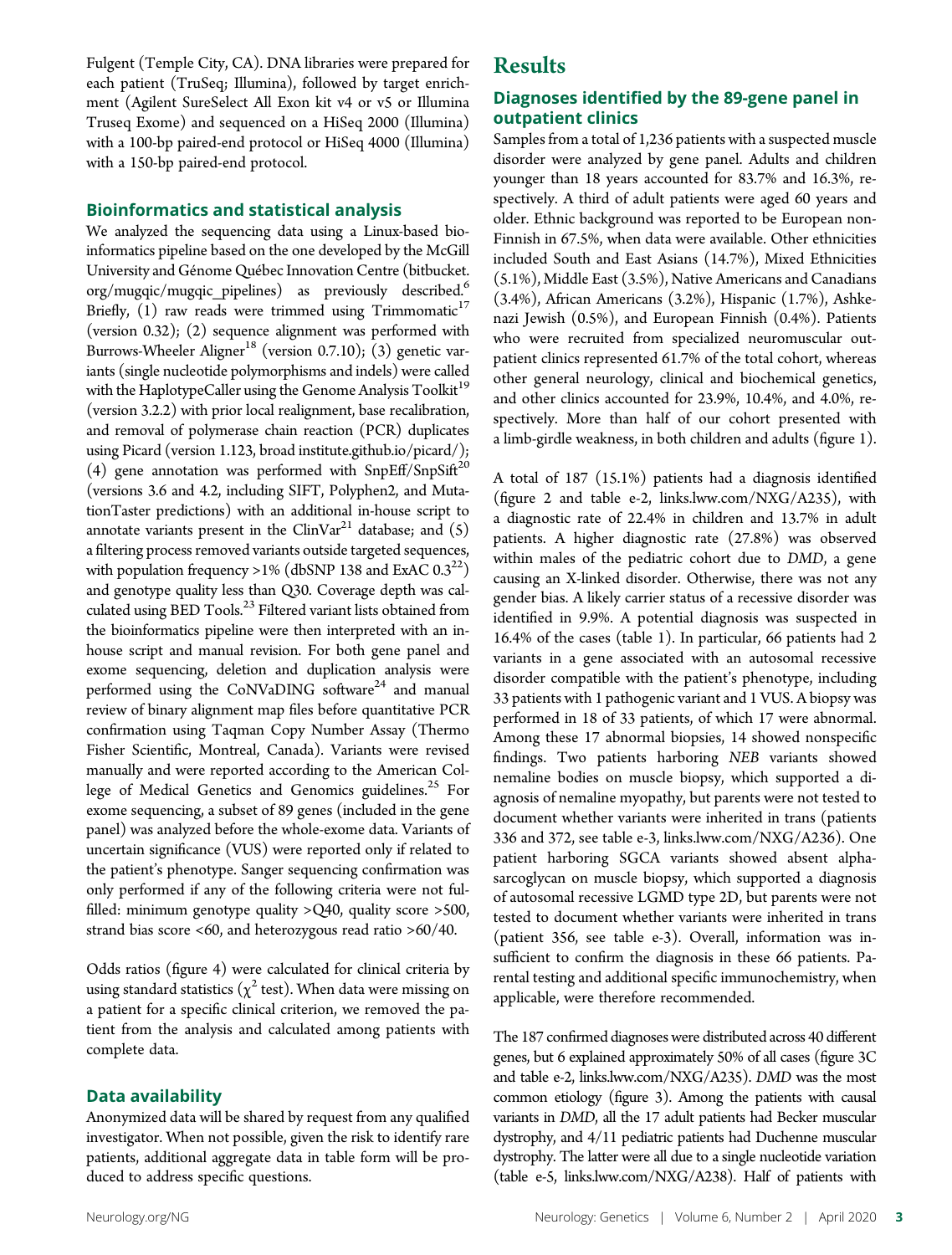Figure 1 Clinical presentation of the pediatric (A) ( $n = 201$ ) and adult (B) ( $n = 1,035$ ) cohorts



Becker muscular dystrophy had an exon deletion. Besides DMD, the genes most commonly found to be responsible for muscular disease in our cohort were RYR1, CAPN3, PYGM, DYSF, and FKRP (figure 3). Among the 187 diagnoses, we identified 248 causal variants: 8.1% were large deletions (exon or whole gene deletion), 23.0% small indels, and 68.9% substitutions. Twentysix percent of the causal variants are new variants not previously reported (64 variants). Of the 20 large deletions, the majority were hemizygous DMD deletions. We also observed 1 heterozygous KLHL41 whole gene deletion, 1 heterozygous GAA whole gene deletion, 2 heterozygous PYGM exon deletions, 1 heterozygous DYSF exon deletion, and 1 heterozygous ANO5 exon deletion (table e-2, [links.lww.com/NXG/A235](http://links.lww.com/NXG/A235.)).

#### Clinical characteristics influencing the diagnostic yield

Decreasing diagnostic yield was observed with increasing age, ranging from 22.4% in the 0–17-year-old group, 16.4% between 18 and 59 year olds, and dropping to 9.9% in patients aged 60 years and older. Beside age <60 years, which was significantly associated with a higher diagnostic yield, other clinical criteria were investigated for their impact on the probability of identifying a molecular diagnosis on the gene panel (figure 4). Notably, the probability was significantly higher in patients having a known cardiac anomaly, a positive family history, or showing elevated CK, and in particular those with  $CK > 1,000 \text{ IU/L}$ , who showed a diagnostic yield of

Figure 2 Proportion of the confirmed diagnoses ( $n = 187$ ) and potential diagnoses ( $n = 202$ ) among our 1,236 patients



24.9%. Among patients with diagnoses, CK value or cardiac information was available on 179 patients, of whom only 10.7% had normal CK value and no cardiac anomaly. There was no significant difference in diagnostic yield between muscle weakness patterns. Finally, although it did not reach statistical significance, the medical specialty of the ordering physician showed some differences in the diagnostic rate: 17.2% (22/128) for geneticists, 17.0% (130/763) for neuromuscular specialists, and 9.5% (28/295) for general neurologists. Other medical specialties accounted for only a small proportion of patients tested (50/1,236), but 7 diagnoses were made among those 50 patients.

#### Diagnostic yield of exome sequencing compared with gene panel

A total of 46 patients from 1 center were recruited for exome sequencing and analysis of 3,857 mendelian genes (list of genes provided in supplementary files e-2 and e-3, [links.lww.](http://links.lww.com/NXG/A241) [com/NXG/A241,](http://links.lww.com/NXG/A241) [links.lww.com/NXG/A242](http://links.lww.com/NXG/A242)). We first analyzed the 89 genes included in the gene panel and identified a diagnosis in 7/46 patients (15.2%). Three additional diagnoses were attributed to genes not included in the muscle

#### Table 1 Potential diagnoses of our cohort of 1,236 patients

| Potential diagnoses                                                       | No. of<br>patients | % of total<br>patients |
|---------------------------------------------------------------------------|--------------------|------------------------|
| Rare VUS in a gene associated with AD<br>disorder                         | 124                | 10.0                   |
| One pathogenic variant and 1 VUS in<br>a gene associated with AR disorder | 33                 | 2.7                    |
| Two heterozygous VUS in a gene<br>associated with AR disorder             | 27                 | 2.2                    |
| One homozygous VUS in a gene<br>associated with AR disorder               | 6                  | 0.5                    |
| Rare hemizygous VUS in a gene<br>associated with XL disorder              | 12                 | 1.0                    |
| Total                                                                     | 202                | 16.4                   |

Abbreviations: AD = autosomal dominant; AR = autosomal recessive; VUS = variants of uncertain significance; XL = X-linked.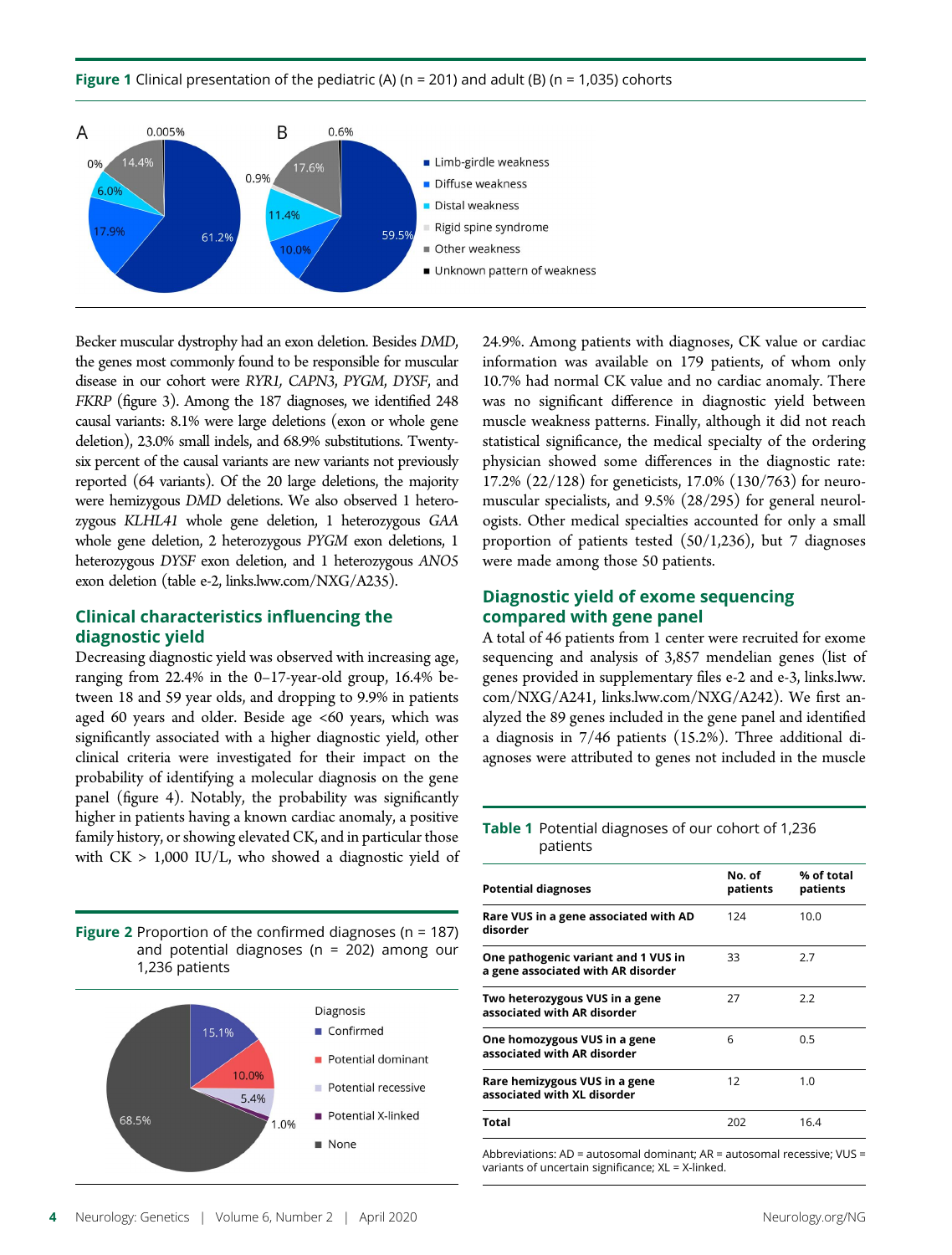



disorders 89-gene panel: 1 gene causing metabolic myopathies (HADHA), 1 gene causing a mixed nerve and muscle pathology (MYH14), and 1 gene associated with oculopharyngeal muscular dystrophy (PABPN1). In addition, we identified a homozygous pathogenic variant in ABCA1 (Tangier disease), but it could not fully account for the patient's symptoms (table e-4, [links.lww.com/NXG/A237\)](http://links.lww.com/NXG/A237). Another patient was found to harbor a pathogenic variant in



Age is separated in 2 categories (<60 and ≥60 years). Diagnostic yield is higher in patients aged <60 years. Some values could not be included because the results were not available for all patients (familial history = 938/ 1,236, creatine kinase [CK] = 1,106/1,236, quantitative CK = 642/1,236, EMG = 1,008/1,236, muscle biopsy = 404/1,236, MRI = 146/1,236, respiratory insufficiency = 1,031/1,236, cardiac anomaly = 878/1,236). Error bars represent 95% confidence interval.

ANO5 along with a variant of unknown significance, but information was insufficient to confirm this potential diagnosis. Overall, the diagnostic rate of exome was increased to 21.7% compared with 15.2% in the (virtual) gene panel for this single center cohort (patients' details in table e-4).

Although use of exome sequencing could potentially increase the diagnostic rate by analyzing more genes, lower base coverage could lead to missed diagnoses in the 89 genes included in the muscle disorder gene panel. To estimate the proportion of potentially missed diagnoses, we compared the base coverage obtained for these 89 genes from our exome sequencing cohort with the gene panel cohort. On average, the median coverage was 179x (range: 109x–333x) among the 46 patients analyzed by exome sequencing in comparison to 555x (MiSeq, range: 244x–992x) and 1654x (NextSeq, range: 674x–3730x), in 1,236 patients investigated by gene panel according to the sequencing platform used. Among the 3,857 mendelian genes analyzed on exome, 99.61% of bases had adequate coverage as defined by  $\geq 10x$ . With respect to the 89 genes selected for the muscle disorder gene panel, 99.92% of bases were covered at  $\geq 10x$  on exome sequencing, similar to what was observed with gene panel on both sequencing platforms (99.92% with MiSeq and 99.95% with NextSeq). Exon 1 of SELENON (SEPN1) showed poor coverage in both exome and gene panel (irrespective of platform used) in all samples owing to extremely high GC content (86.89%). This exon accounts for  $\sim$  0.06% of bases of the 89 muscle disorder genes selected. The small difference in base coverage between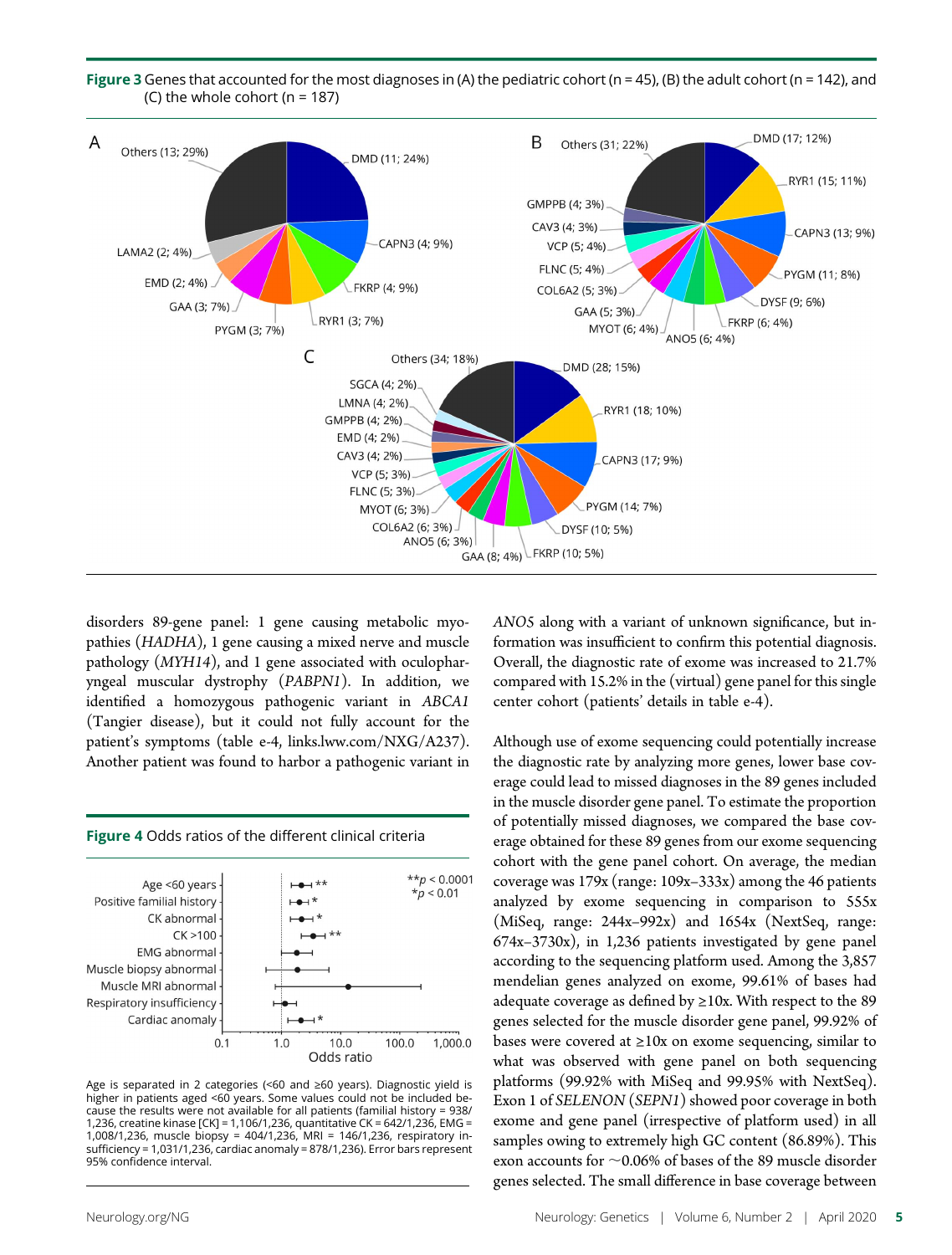exome and gene panel was attributed to some specific exons (mostly GC-rich exons 1) showing recurrent borderline to poor coverage in a minority of patients' samples (ranging from 2.7% to 36.1%) on exome sequencing: B3GALNT2 (exon 1), ISPD (exon 1), LMOD3 (exon 1), PLEC (exon 1), SEPN1 (exon 3), SGCB (exon 1), TNNT1 (exons 4 and 5), and VCP (exon 1). Likely pathogenic or pathogenic variants (substitutions and indels) have been previously reported in the ClinVar database for 4 of these 8 exons. However, none of the 228 causal substitutions and indels found among the 187 diagnoses on gene panel localized to these exons, and thus, no diagnosis would have been missed. In addition, 14 of the 20 large deletions identified among the 187 diagnoses would probably have been correctly identified by exome sequencing, as they are hemizygous or homozygous. However, the heterozygous exon deletion involving the last 2 exons of ANO5 could potentially have been missed, as some patients showed base coverage below 50x, which is associated with decreased performance of the CoNVaDING algorithm.<sup>24</sup> Notably, this deletion has been identified successfully in another patient on exome sequencing (patient EX11, table e-4, [links.lww.com/](http://links.lww.com/NXG/A237) [NXG/A237](http://links.lww.com/NXG/A237)). The other 5 deletions were all in regions over 100X. At worst, among the patients investigated by gene panel, exome sequencing could have potentially missed 1/248 causal variants (0.4%) or 1 of 187 diagnoses (0.5%).

### **Discussion**

Gene panels and exome sequencing are increasingly being used early in the clinical investigation of patients with suspected muscle disorders, evaluated in outpatient clinics. This is likely to be due in part to decreased sequencing cost, improved availability of molecular testing, its less invasive nature compared with muscle biopsy, and some previous studies reporting high diagnostic yield of such approaches in some study populations.<sup>26-28</sup> In our study, we report an overall diagnostic yield of 15.1% (22.4% in children and 13.7% in adults) in a large cohort of patients with suspected muscle disorders from outpatient clinics across Canada. Although this is lower than most previous studies, $2^{-7}$  the present estimation is more likely to be representative of current clinical practice, as it relies on less restrictive criteria for testing (such as previous abnormal muscle biopsy or limb-girdle weakness pattern), does not focus on suspicion of a specific group of disorders (e.g., LGMDs), and involves a large number of different physicians (187) from the common medical specialties involved in the care of patients with suspected muscle disorders: neuromuscular specialists, general neurologists, and geneticists. As expected, the majority of patients (61.7%) were seen by a neuromuscular specialist. The trends suggesting some difference in diagnostic yield between those specialists could either reflect referral bias or more stringent selection of patients for molecular testing.

Our diagnostic yield could be underestimated, as some additional information on patients with potential diagnoses, which represents up to 16.4% of patients, was not readily available to us. In particular, follow-up molecular testing in other family members and detailed muscle biopsy reports could have enabled the reclassification of some VUS as likely pathogenic and led to additional confirmed diagnoses. Thus, the overall diagnostic yield could be as high as 31.5%, but the 15.1% certainly represents a more conservative estimate. Of note, a recent large sequencing effort in the United States involving more than 4,000 patients with a suspected LGMD observed a 27% diagnostic yield with their 35-gene panel.<sup>7</sup> The authors included, among the confirmed diagnoses, patients who were compound heterozygotes for a variant of uncertain significance and a likely or pathogenic variant in recessive genes. This contributed to 5.5% of the 27% yield. Similarly, the yield of the present study would have been 17.8% if we had included such patients. Another factor that could have contributed to this relatively lower diagnostic yield is the significant proportion of patients older than 60 years (a third of adult patients). As observed in our study, age >60 years is associated with a lower diagnostic yield (9.9%). This could be due to an increased contribution of nongenetic disorders in that group.

Similarly to previous studies, we observed a high genetic heterogeneity among diagnoses.<sup>29–32</sup> Of interest, the genes most commonly represented among the confirmed diagnoses were similar between children and adults, with DMD, RYR1, CAPN3, PYGM, DYSF, and FKRP accounting for 50% and 58% of diagnoses in children and adults, respectively. The previous large LGMD US study identified CAPN3, DYSF, and FKRP as the 3 major contributing genes, associated with 17%, 16%, and 9% of diagnoses, respectively, but DMD was only found in 4%, whereas RYR1 and PYGM were not tested.<sup>7</sup>

In our study, variants in DMD were the most frequent cause identified on gene panel in both age groups. This relatively high proportion might reflect some differences between our cohort and other published cohorts as regards prior molecular testing to rule out DMD pathogenic variants when there was a clinical suspicion of Duchenne or Becker dystrophy. We did not require that DMD deletions/duplications be ruled out by specific testing prior performing the gene panel. Despite the wide availability of multiplex ligation-dependent probe amplification-based deletion and duplication analysis across Canada, a total of 12 of 28 causal variants identified in DMD were deletions of one or multiple exons. We suspect that a change in clinical practice might have occurred among the users of our gene panel as a result of its easy access and its ability to identify virtually all DMD variants in males. This would have led to a decrease in the use of MLPA-based deletion and duplication analysis and an increase in the proportion of DMD cases identified by the 89-gene panel. With decreasing cost of gene panel and easier availability, this tendency could occur in other countries as well.

However, all exon deletions were observed in patients with Becker muscular dystrophy and not in patients with Duchenne muscular dystrophy, which may be related to the more variable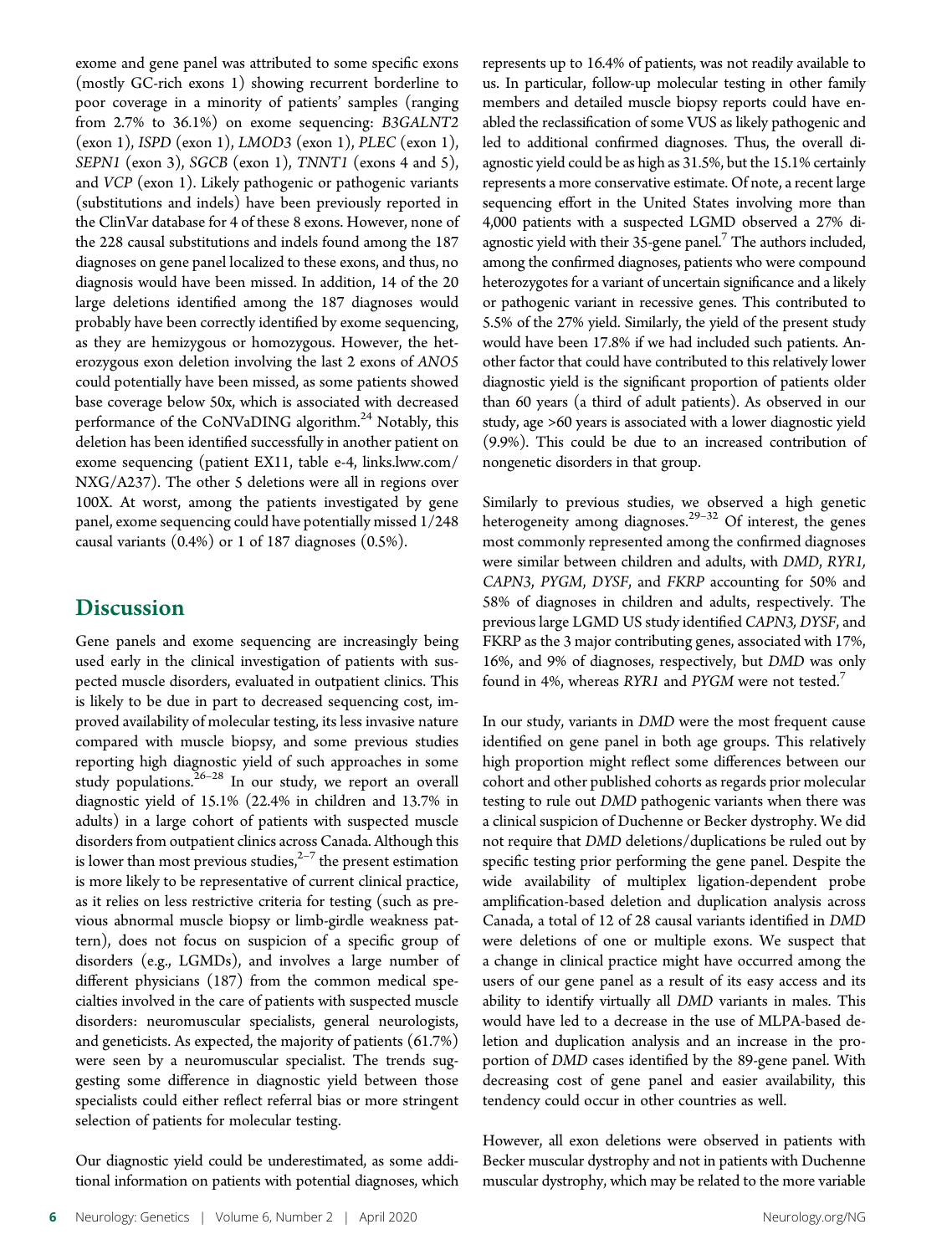phenotype of Becker muscular dystrophy. When detailed phenotypic data were available, we could observe suggestive evidence in some patients that atypical clinical presentation likely contributed to the decision not to request DMD MLPA, leading to an increased prevalence of deletions observed in our cohort. For instance, there was a 68-year-old male patient with mild limb-girdle and distal weakness and negative family history (patient 52 on table e-2, [links.lww.com/NXG/A235\)](http://links.lww.com/NXG/A235) and two 11-year-old twins with predominant distal weakness (patients 77–78 on table e-2; elevated CK 560–1,100 IU/L, no muscle biopsy performed). Another male patient, in whom a DMD deletion was subsequently identified, presented initially with polyhydramnios and neonatal hypotonia. At age 13 years, he was reported to show diffuse weakness, decreased muscle bulk, and negative family history (patient 2 on table e-2; elevated CK 950 IU/L, no biopsy available). In particular, in this last case, a variant in a second gene (or an additional nongenetic disorder) likely contributed to the atypical phenotype.

Finally, the fact that DMD sequencing is not easily accessible in some Canadian provinces and requires special approval processes that may limit access in some cases may have contributed to an increased proportion of DMD cases in our cohort. Supporting this, all patients diagnosed with Duchenne muscular dystrophy were caused by single nucleotide variation. Those patients are expected to be recognized on a clinical basis, and thus would likely not be sent for gene panel if DMD sequencing was more accessible in some Canadian provinces. This factor presumably contributed to increase the proportion of causal DMD variants observed, especially in the pediatric group compared with other countries having easier access to DMD sequencing. Nevertheless, even if we exclude patients with Duchenne muscular dystrophy, variants in DMD would remain the most common cause of muscle disorders identified in the pediatric group.

We investigated whether any clinical criteria could be used to select patients who would more likely benefit from gene panel testing while having minimal risk of missing a diagnosis. As expected, positive family history and younger age were correlated with an increased likelihood of finding a genetic etiology, but the yield remained significant in patients older than 60 years (9.9%). We had to use age at testing as a proxy for age at onset because accurate historical information was not systematically available. Other criteria that were associated with increased diagnostic yield were high serum CK (especially if above 1,000 IU/L), the presence of a cardiac anomaly, and a positive familial history. These likely reflect better diagnostic yield in muscular dystrophies.<sup>31,33,34</sup> Nevertheless, excluding patients with normal CK results and no cardiac anomaly from testing would have resulted in missing 10.7% of the diagnoses, including 3/6 patients with MYOT causal variants who were aged >55 years. Some other patients with such conditions may have been excluded from testing by our protocol, which required 1 abnormal laboratory for testing to be performed. Evaluation of more patients would be needed to analyze the impacts of more complex combinations of clinical criteria.

Finally, with decreasing sequencing cost, many clinical laboratories are considering moving to larger sequencers that would enable analysis of exome-based virtual panels instead of gene panels. Both methods have their advantages and limitations (table e-6, [links.lww.com/NXG/A239](http://links.lww.com/NXG/A239)). In our study, we investigated how this applies in the context of suspected muscle disorders and the genes that were included in our analysis. First, there was only minimal difference (0.03%) in terms of percentage of bases with adequate coverage  $(>10x)$ , even if median coverage was more than 3–10 times higher for gene panel (depending on the sequencing platform used) compared with exome-based virtual panel. In a minority of patients' samples analyzed by exome, some exons showed borderline or low coverage that could impede detection of single nucleotide variations or indels, although it would not be expected to affect significantly the diagnostic yield based on causal variants found in the gene panel cohort. Moreover, detection of large heterozygous deletions and duplications could be limited by lower coverage of the exome-based panel, especially when dropping below  $50x^{24}$  Nonetheless, even with optimal coverage, detection of small exon deletions (<3 exons) remains challenging.35,36 This applies to DMD heterozygous deletions in female and duplications in both male and female. In our study, we did not systematically study the performance of both MLPA and next-generation sequencing method to detect those variants. As deletions and duplications remain a rare type of causal variant, apart from the X-linked DMD gene exon deletions that can still be detected with decreasing coverage in males, the impact on the diagnostic yield would have been limited. Still, it would have possibly resulted in 1 missed diagnosis (1/187, 0.5%). This emphasizes the need to carefully validate each virtual gene panel to ensure sufficient coverage to detect all variant types with optimal performance. Alternatively, performing additional deletion analysis in parallel by exon array or MLPA for specific genes could be recommended when a single pathogenic variant is found or for DMD in all cases. Nevertheless, despite these limitations, our study shows that an exomebased panel with analysis extended to other mendelian genes increased the diagnostic yield from 15.2% to 21.7% in the exome cohort. On patients selected with the same criteria, the 3 additional diagnoses emphasize the fact that all gene panel designs are subject to omission of genes that may represent more atypical cause of weakness (HADHA), the difficulty sometimes encountered in differentiating myopathic from neuropathic pathologies on a clinical basis (MYH14), and accuracy for triplet repeats might be limited for next-generation sequencing compared with PCR  $(PABPNI).$ <sup>37</sup> In particular, our panel did not provide comprehensive coverage of metabolic myopathies, given that the primary indication of our panel was weakness and not rhabdomyolysis. It is not possible to transpose and generalize this increase of diagnostic yield to the group of patients recruited from various Canadian outpatient clinics (cohort of 1,236 patients), although overall diagnostic yield of the 89 genes is similar between the 2 groups of patients studied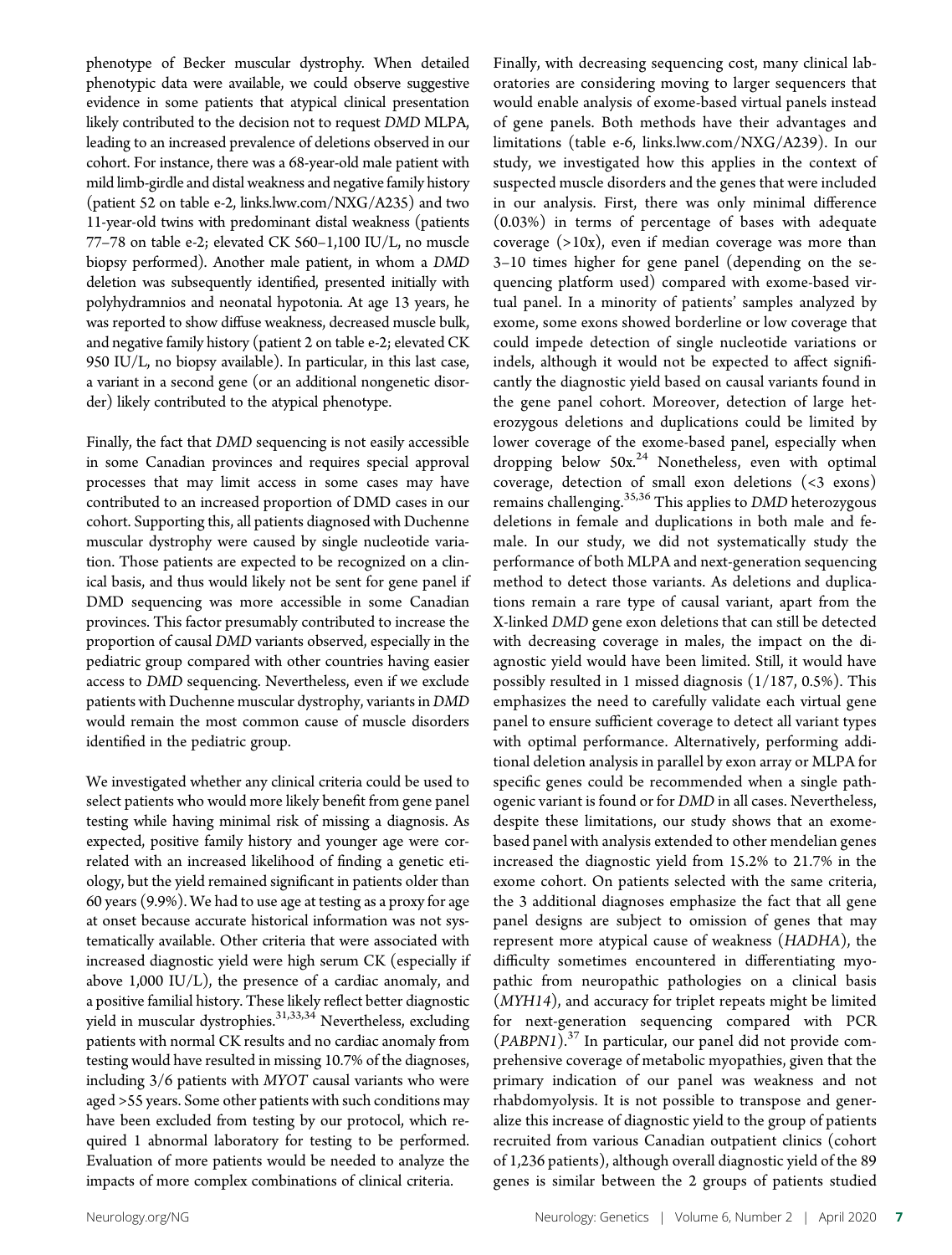(15.1% and 15.2%). Various bias could influence the proportion of cases harbouring variants in genes outside the 89 gene panel. This includes a different population of recruiting physicians with different level of expertise in muscle disorders and a different proportion of abnormal muscle biopsies or prior negative genetic tests, which are both not accurately known in the cohort of 1,236 patients. We also observed a modest increase of variants of uncertain clinical significance related to patient phenotype when extending the analysis beyond the virtual 89-gene panel. However, we were quite conservative in reporting and had access to the complete patient file in the exome cohort. The number of VUS might be much more increased in the regular laboratory setting with limited clinical information. Overall, our results support the use of an exome-based panel for muscular disorders, although several considerations must be taken into account when introducing exome-based panel in the laboratory $^{38-40}$  (table e-6, [links.lww.com/NXG/A239](http://links.lww.com/NXG/A239)).

Establishing a molecular diagnosis in patients with muscle disorders is becoming increasingly important, as the potential to alter the disease course with gene specific treatments is expected to increase in the upcoming years. Specific treatments are currently limited for hereditary muscle disorders, and enzyme replacement therapy represents 1 example. However, gene therapy approaches are undergoing rapid development for the treatment of LGMDs and dystrophinopathies, in particular. Indeed, several studies are in clinical trials and have shown the potential of this method.<sup>41-46</sup> This shows the importance of having a diagnosis for these patients.

Our study supports the use of gene panel testing in patients with suspected muscle disorders from outpatient clinics and highlights several relatively common diagnoses identified in adults and children (DMD, RYR1, CAPN3, PYGM, DYSF, and FKRP). Moreover, it shows that exome sequencing has a low risk of missing diagnoses compared with gene panel, while potentially increasing the diagnostic yield of patients with muscle disorders. However, exome sequencing comes with a bigger burden of VUS. It would though be important, with an exome approach, to have elaborated clinical data and to have the data analyzed in a center experimented in variant interpretation in neuromuscular conditions. Combining MLPAbased deletion and duplication analysis for DMD with 1 of the 2 sequencing methods could result in a higher accuracy for Duchenne and Becker muscular dystrophies, especially in females, given lower sensibility for small heterozygous exon deletions.

#### Acknowledgment

The study was supported by Sanofi Genzyme Canada. The authors are thankful to Génome Québec and Fulgent for the exome sequencing, Dynacare for their contribution in samples' logistics and genetic counselling, Jean-François Lussier for his computing support, and Calcul Québec and Compute Canada for providing part of the computing infrastructure used to analyze the data. They are also grateful to the patients and their families, neurologists, neuromuscular specialists, genetics counsellor, and clinical geneticists across Canada for their participation in this study. F. Thuriot is supported by doctoral scholarship from the Fonds de recherche du Québec–Santé (FRQS).

#### Study funding

This study was sponsored by Sanofi Genzyme Canada.

#### **Disclosure**

Disclosures available: [Neurology.org/NG](https://ng.neurology.org/content/6/2/e408/tab-article-info).

#### Publication history

Received by Neurology: Genetics May 31, 2019. Accepted in final form January 24, 2020.

#### Appendix Authors

| Name                                      | Location                                       | Contribution                                                                                                              |  |
|-------------------------------------------|------------------------------------------------|---------------------------------------------------------------------------------------------------------------------------|--|
| Fanny<br><b>Thuriot, MSc</b>              | Université de<br>Sherbrooke,<br>Quebec, Canada | Analyzed the data and drafted the<br>manuscript for intellectual<br>content                                               |  |
| <b>Elaine</b><br>Gravel, MSc              | Université de<br>Sherbrooke,<br>Quebec, Canada | Analyzed the data                                                                                                         |  |
| Caroline<br><b>Buote, MSc</b>             | Université de<br>Sherbrooke,<br>Quebec, Canada | Analyzed the data                                                                                                         |  |
| Marianne<br>Doyon, MD                     | Université de<br>Sherbrooke,<br>Quebec, Canada | Acquisition of data                                                                                                       |  |
| Elvy<br>Lapointe,<br><b>MSc</b>           | Université de<br>Sherbrooke,<br>Quebec, Canada | Acquisition of data                                                                                                       |  |
| Lydia<br>Marcoux,<br>MSc                  | Université de<br>Sherbrooke,<br>Quebec, Canada | Acquisition of data                                                                                                       |  |
| Sandrine<br>Larue, MD                     | Université de<br>Montréal, Quebec,<br>Canada   | Acquisition of data                                                                                                       |  |
| Amélie<br>Nadeau, MD                      | Université de<br>Sherbrooke,<br>Quebec, Canada | Acquisition of data                                                                                                       |  |
| Sébastien<br>Chénier, MD                  | Université de<br>Sherbrooke,<br>Quebec, Canada | Revised the manuscript for<br>intellectual content                                                                        |  |
| Paula J.<br><b>Waters, PhD</b>            | Université de<br>Sherbrooke,<br>Quebec, Canada | Revised the manuscript for<br>intellectual content                                                                        |  |
| Pierre-<br><b>Etienne</b><br>Jacques, PhD | Université de<br>Sherbrooke,<br>Quebec, Canada | Analyzed the data                                                                                                         |  |
| Serge Gravel,<br>PhD                      | Université de<br>Sherbrooke,<br>Quebec, Canada | Designed and conceptualized the<br>study; analyzed the data; and<br>revised the manuscript for<br>intellectual content    |  |
| Sébastien<br>Lévesque,<br>MD, PhD         | Université de<br>Sherbrooke,<br>Quebec, Canada | Designed and conceptualized the<br>study; analyzed the data; and drafted<br>the manuscript<br>for intellectual<br>content |  |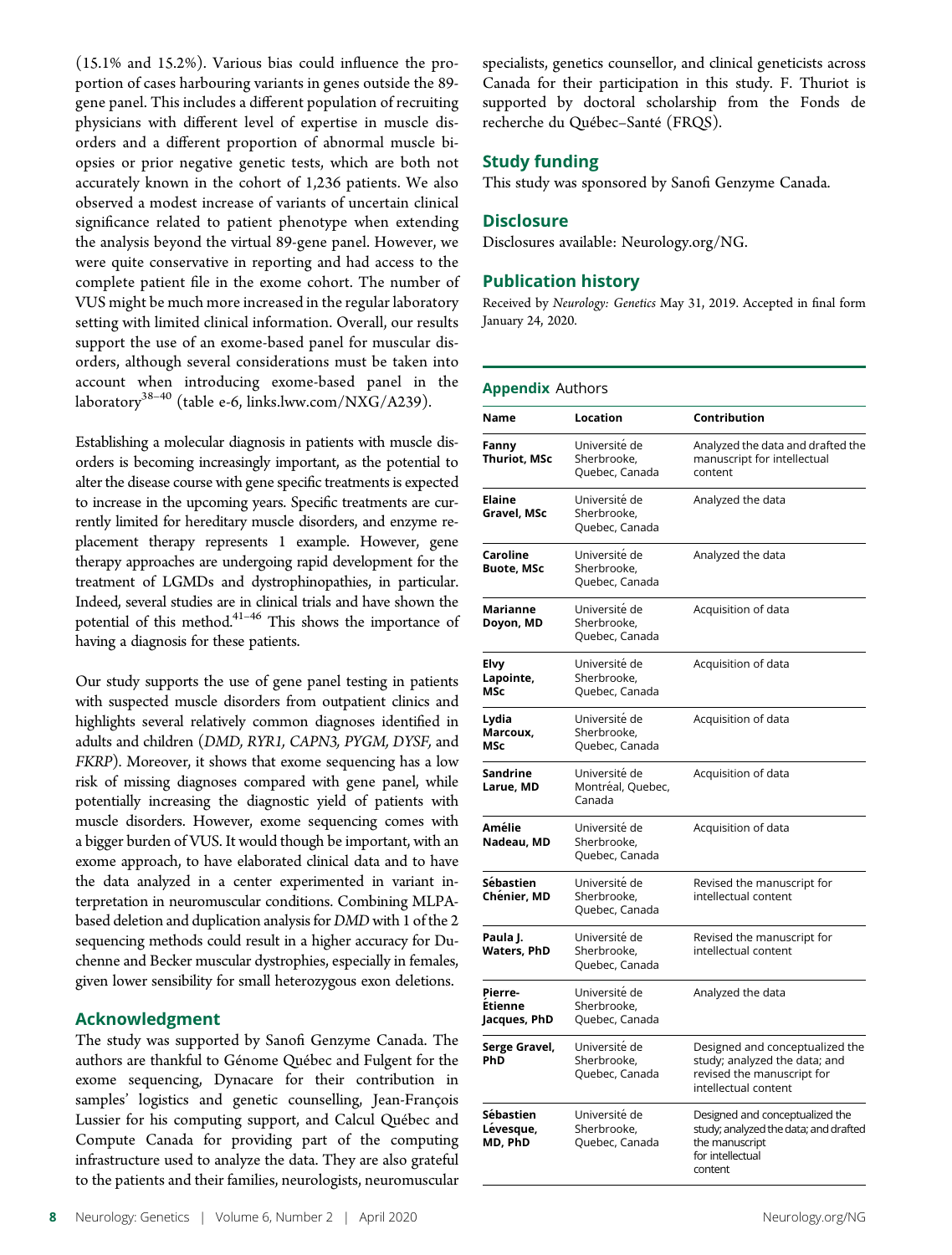#### References

- 1. Ghaoui R, Clarke N, Hollingworth P, Needham M. Muscle disorders: the latest investigations. Intern Med J 2013;43:970–978. [doi:10.1111/imj.12234](https://dx.doi.org/10.1111/imj.12234).
- 2. Yu M, Zheng Y, Jin S, et al. Mutational spectrum of Chinese LGMD patients by targeted next-generation sequencing. PLoS One 2017;12:e0175343. [doi:10.1371/](https://dx.doi.org/10.1371/journal.pone.0175343) [journal.pone.0175343.](https://dx.doi.org/10.1371/journal.pone.0175343)
- 3. Kuhn M, Gläser D, Joshi PR, et al. Utility of a next-generation sequencing-based gene panel investigation in German patients with genetically unclassified limbgirdle muscular dystrophy. J Neurol 2016;263:743–750. [doi:10.1007/s00415-](https://dx.doi.org/10.1007/s00415-016-8036-0) [016-8036-0](https://dx.doi.org/10.1007/s00415-016-8036-0).
- Seong M-W, Cho A, Park HW, et al. Clinical applications of next-generation sequencing-based gene panel in patients with muscular dystrophy: Korean experience. Clin Genet 2016;88:484–488. [doi:10.1111/cge.12621.](https://dx.doi.org/10.1111/cge.12621)
- Kitamura Y, Kondo E, Urano M, Aoki R, Saito K. Target resequencing of neuromuscular disease-related genes using next-generation sequencing for patients with undiagnosed early-onset neuromuscular disorders. J Hum Genet 2016;61:931–942. [doi:10.1038/jhg.2016.79.](https://dx.doi.org/10.1038/jhg.2016.79)
- 6. Lévesque S, Auray-Blais C, Gravel E, et al. Diagnosis of late-onset Pompe disease and other muscle disorders by next-generation sequencing. Orphanet J Rare Dis 2016;11: 8. [doi:10.1186/s13023-016-0390-6.](https://dx.doi.org/10.1186/s13023-016-0390-6)
- 7. Nallamilli BRR, Chakravorty S, Kesari A, et al. Genetic landscape and novel disease mechanisms from a large LGMD cohort of 4656 patients. Ann Clin Transl Neurol 2018;5:1574–1587. [doi:10.1002/acn3.649.](https://dx.doi.org/10.1002/acn3.649)
- Thuriot F, Buote C, Gravel E, et al. Clinical validity of phenotype-driven analysis software PhenoVar as a diagnostic aid for clinical geneticists in the interpretation of whole-exome sequencing data. Genet Med 2018;20:942–949. [doi:10.1038/gim.2017.](https://dx.doi.org/10.1038/gim.2017.239) [239](https://dx.doi.org/10.1038/gim.2017.239).
- 9. Haskell GT, Adams MC, Fan Z, et al. Diagnostic utility of exome sequencing in the evaluation of neuromuscular disorders. Neurol Genet 2018;4:e212. [doi:10.1212/](https://ng.neurology.org/content/4/1/e212/tab-article-info) [NXG.0000000000000212.](https://ng.neurology.org/content/4/1/e212/tab-article-info)
- 10. Retterer K, Juusola J, Cho MT, et al. Clinical application of whole-exome sequencing across clinical indications. Genet Med 2016;18:696–704. [doi:10.1038/gim.2015.148.](https://dx.doi.org/10.1038/gim.2015.148)
- 11. Harris E, Topf A, Barresi R, et al. Exome sequences versus sequential gene testing in the UK highly specialised Service for limb girdle muscular dystrophy. Orphanet J Rare Dis 2017;12:151. [doi:10.1186/s13023-017-0699-9.](https://dx.doi.org/10.1186/s13023-017-0699-9)
- 12. Reddy HM, Cho K-A, Lek M, et al. The sensitivity of exome sequencing in identifying pathogenic mutations for LGMD in the United States. J Hum Genet 2017;62: 243–252. [doi:10.1038/jhg.2016.116](https://dx.doi.org/10.1038/jhg.2016.116).
- 13. Ghaoui R, Cooper ST, Lek M, et al. Use of whole-exome sequencing for diagnosis of limb-girdle muscular dystrophy: outcomes and lessons learned. JAMA Neurol 2015; 72:1424–1432. [doi:10.1001/jamaneurol.2015.2274.](https://dx.doi.org/10.1001/jamaneurol.2015.2274)
- 14. Fichna JP, Macias A, Piechota M, et al. Whole-exome sequencing identifies novel pathogenic mutations and putative phenotype-influencing variants in Polish limbgirdle muscular dystrophy patients. Hum Genomics 2018;12:34. [doi:10.1186/](https://dx.doi.org/10.1186/s40246-018-0167-1) [s40246-018-0167-1](https://dx.doi.org/10.1186/s40246-018-0167-1).
- 15. Reddy HM, Hamed SA, Lek M, et al. Homozygous nonsense mutation in SGCA is a common cause of limb-girdle muscular dystrophy in Assiut, Egypt: LGMD in Egypt Linked to SGCA. Muscle Nerve 2016;54:690–695. [doi:10.1002/mus.25094](https://dx.doi.org/10.1002/mus.25094).
- 16. Efthymiou S, Manole A, Houlden H. Next-generation sequencing in neuromuscular diseases. Curr Opin Neurol 2016;29:527–536. [doi:10.1097/WCO.0000000000000374.](https://dx.doi.org/10.1097/WCO.0000000000000374)
- 17. Bolger AM, Lohse M, Usadel B. Trimmomatic: a flexible trimmer for Illumina sequence data. Bioinformatics 2014;30:2114–2120. [doi:10.1093/bioinformatics/btu170](https://dx.doi.org/10.1093/bioinformatics/btu170).
- 18. Li H, Durbin R. Fast and accurate short read alignment with Burrows-Wheeler transform. Bioinformatics 2009;25:1754–1760. [doi:10.1093/bioinformatics/btp324.](https://dx.doi.org/10.1093/bioinformatics/btp324)
- 19. DePristo MA, Banks E, Poplin R, et al. A framework for variation discovery and genotyping using next-generation DNA sequencing data. Nat Genet 2011;43: 491–498. [doi:10.1038/ng.806.](https://dx.doi.org/10.1038/ng.806)
- 20. Cingolani P, Platts A, Wang LL, et al. A program for annotating and predicting the effects of single nucleotide polymorphisms, SnpEff: SNPs in the genome of Drosophila melanogaster strain w  $^{1118}$ ; iso-2; iso-3. Fly (Austin) 2012;6:80-92. [doi:10.](https://dx.doi.org/10.4161/fly.19695) 4161/fl[y.19695.](https://dx.doi.org/10.4161/fly.19695)
- 21. Landrum MJ, Lee JM, Benson M, et al. ClinVar: public archive of interpretations of clinically relevant variants. Nucleic Acids Res 2016;44:D862–D868. [doi:10.1093/nar/gkv1222.](https://dx.doi.org/10.1093/nar/gkv1222)
- 22. Lek M, Karczewski KJ, Minikel EV, et al. Analysis of protein-coding genetic variation in 60,706 humans. Nature 2016;536:285–291. [doi:10.1038/nature19057.](https://dx.doi.org/10.1038/nature19057)
- 23. Quinlan AR, Hall IM. BEDTools: a flexible suite of utilities for comparing genomic features. Bioinformatics 2010;26:841–842. [doi:10.1093/bioinformatics/btq033.](https://dx.doi.org/10.1093/bioinformatics/btq033)
- 24. Johansson LF, van Dijk F, de Boer EN, et al. CoNVaDING: single exon variation detection in targeted NGS data. Hum Mutat 2016;37:457–464. [doi:10.1002/humu.22969.](https://dx.doi.org/10.1002/humu.22969)
- 25. Richards S, Aziz N, Bale S, et al. Standards and guidelines for the interpretation of sequence variants: a joint consensus recommendation of the American College of Medical Genetics and Genomics and the Association for Molecular Pathology. Genet Med 2015;17:405–423. [doi:10.1038/gim.2015.30.](https://dx.doi.org/10.1038/gim.2015.30)
- 26. Volk AE, Kubisch C. The rapid evolution of molecular genetic diagnostics in neuromuscular diseases. Curr Opin Neurol 2017;30:523–528. [doi:10.1097/WCO.](https://dx.doi.org/10.1097/WCO.0000000000000478) [0000000000000478.](https://dx.doi.org/10.1097/WCO.0000000000000478)
- 27. Schofield D, Alam K, Douglas L, et al. Cost-effectiveness of massively parallel sequencing for diagnosis of paediatric muscle diseases. NPJ Genomic Med 2017;2. [doi:](https://dx.doi.org/10.1038/s41525-017-0006-7) [10.1038/s41525-017-0006-7.](https://dx.doi.org/10.1038/s41525-017-0006-7)
- 28. Ankala A, da Silva C, Gualandi F, et al. A comprehensive genomic approach for neuromuscular diseases gives a high diagnostic yield. Ann Neurol 2015;77:206–214. [doi:10.1002/ana.24303.](https://dx.doi.org/10.1002/ana.24303)
- 29. Stehlíková K, Skálová D, Zídková J, et al. Muscular dystrophies and myopathies: the spectrum of mutated genes in the Czech Republic. Clin Genet 2017;91:463–469. [doi:](https://dx.doi.org/10.1111/cge.12839) [10.1111/cge.12839](https://dx.doi.org/10.1111/cge.12839).
- 30. Vasli N, Laporte J. Impacts of massively parallel sequencing for genetic diagnosis of neuromuscular disorders. Acta Neuropathol (Berl) 2013;125:173–185. [doi:10.1007/](https://dx.doi.org/10.1007/s00401-012-1072-7) [s00401-012-1072-7](https://dx.doi.org/10.1007/s00401-012-1072-7).
- 31. Magri F, Nigro V, Angelini C, et al. The Italian limb girdle muscular dystrophy registry: relative frequency, clinical features, and differential diagnosis. Muscle Nerve 2017;55:55–68. [doi:10.1002/mus.25192.](https://dx.doi.org/10.1002/mus.25192)
- 32. Park HJ, Jang H, Kim JH, et al. Discovery of pathogenic variants in a large Korean cohort of inherited muscular disorders. Clin Genet 2017;91:403–410. [doi:10.1111/cge.12826.](https://dx.doi.org/10.1111/cge.12826)
- 33. Te Riele MGE, Schreuder THA, van Alfen N, et al. The yield of diagnostic work-up of patients presenting with myalgia, exercise intolerance, or fatigue: a prospective observational study. Neuromuscul Disord 2017;27:243–250. [doi:10.1016/j.nmd.2016.12.002.](https://dx.doi.org/10.1016/j.nmd.2016.12.002)
- 34. Narayanaswami P. Evidence-based guideline summary: Diagnosis and treatment of limb-girdle and distal dystrophies: Report of the Guideline Development Subcommittee of the American Academy of Neurology and the Practice Issues Review Panel of the American Association of Neuromuscular & Electrodiagnostic Medicine. Neurology 2014;83:1453–1463.
- 35. Wang J, Yu H, Zhang VW, et al. Capture-based high-coverage NGS: a powerful tool to uncover a wide spectrum of mutation types. Genet Med 2016;18:513–521. [doi:10.](https://dx.doi.org/10.1038/gim.2015.121) [1038/gim.2015.121](https://dx.doi.org/10.1038/gim.2015.121).
- 36. Yao R, Yu T, Qing Y, Wang J, Shen Y. Evaluation of copy number variant detection from panel-based next-generation sequencing data. Mol Genet Genomic Med 2019;7: e00513. [doi:10.1002/mgg3.513](https://dx.doi.org/10.1002/mgg3.513).
- 37. Keogh MJ, Chinnery PF. Next generation sequencing for neurological diseases: new hope or new hype? Clin Neurol Neurosurg 2013;115:948–953. [doi:10.1016/j.cli](https://dx.doi.org/10.1016/j.clineuro.2012.09.030)[neuro.2012.09.030.](https://dx.doi.org/10.1016/j.clineuro.2012.09.030)
- Bertier G, Hétu M, Joly Y. Unsolved challenges of clinical whole-exome sequencing: a systematic literature review of end-users' views. BMC Med Genomics 2016;9:52. [doi:10.1186/s12920-016-0213-6.](https://dx.doi.org/10.1186/s12920-016-0213-6)
- 39. Sie AS, Prins JB, van Zelst-Stams WAG, Veltman JA, Feenstra I, Hoogerbrugge N. Patient experiences with gene panels based on exome sequencing in clinical diagnostics: high acceptance and low distress. Clin Genet 2015;87:319–326. [doi:10.1111/](https://dx.doi.org/10.1111/cge.12433) [cge.12433.](https://dx.doi.org/10.1111/cge.12433)
- 40. Wang X, Shen X, Fang F, et al. Phenotype-driven virtual panel is an effective method to analyze WES data of neurological disease. Front Pharmacol 2018;9:1529. [doi:10.](https://dx.doi.org/10.3388/fphar.2018.01529.8888) [3388/fphar.2018.01529.8888](https://dx.doi.org/10.3388/fphar.2018.01529.8888).
- 41. Mendell JR, Chicoine LG, Al-Zaidy SA, et al. Gene delivery for limb-girdle muscular dystrophy type 2D by isolated limb infusion. Hum Gene Ther 2019;30:794–801. [doi:](https://dx.doi.org/10.1088/hum.2019.006) [10.1088/hum.2019.006](https://dx.doi.org/10.1088/hum.2019.006).
- 42. Nelson CE, Robinson-Hamm JN, Gersbach CA. Genome engineering: a new approach to gene therapy for neuromuscular disorders. Nat Rev Neurol 2017;13: 647–661. [doi:10.1038/nrneurol.2017.126.](https://dx.doi.org/10.1038/nrneurol.2017.126)
- 43. Vannoy CH, Xu L, Keramaris E, Lu P, Xiao X, Lu QL. Adeno-associated virusmediated overexpression of LARGE rescues α-dystroglycan function in dystrophic mice with mutations in the fukutin-related protein. Hum Gene Ther Methods 2014; 25:187–196. [doi:10.1088/hgtb.2013.151](https://dx.doi.org/10.1088/hgtb.2013.151).
- 44. Sondergaard PC, Griffin DA, Pozsgai ER, et al. AAV.Dysferlin overlap vectors restore function in dysferlinopathy animal models. Ann Clin Transl Neurol 2015;2:256–270. [doi:10.1002/acn3.172](https://dx.doi.org/10.1002/acn3.172).
- 45. Bengtsson NE, Hall JK, Odom GL, et al. Muscle-specific CRISPR/Cas9 dystrophin gene editing ameliorates pathophysiology in a mouse model for Duchenne muscular dystrophy. Nat Commun 2017;8:14454. [doi:10.1038/ncomms14454](https://dx.doi.org/10.1038/ncomms14454).
- 46. Nelson CE, Hakim CH, Ousterout DG, et al. In vivo genome editing improves muscle function in a mouse model of Duchenne muscular dystrophy. Science 2016;351: 403–407. [doi:10.1126/science.aad5143.](https://dx.doi.org/10.1126/science.aad5143)